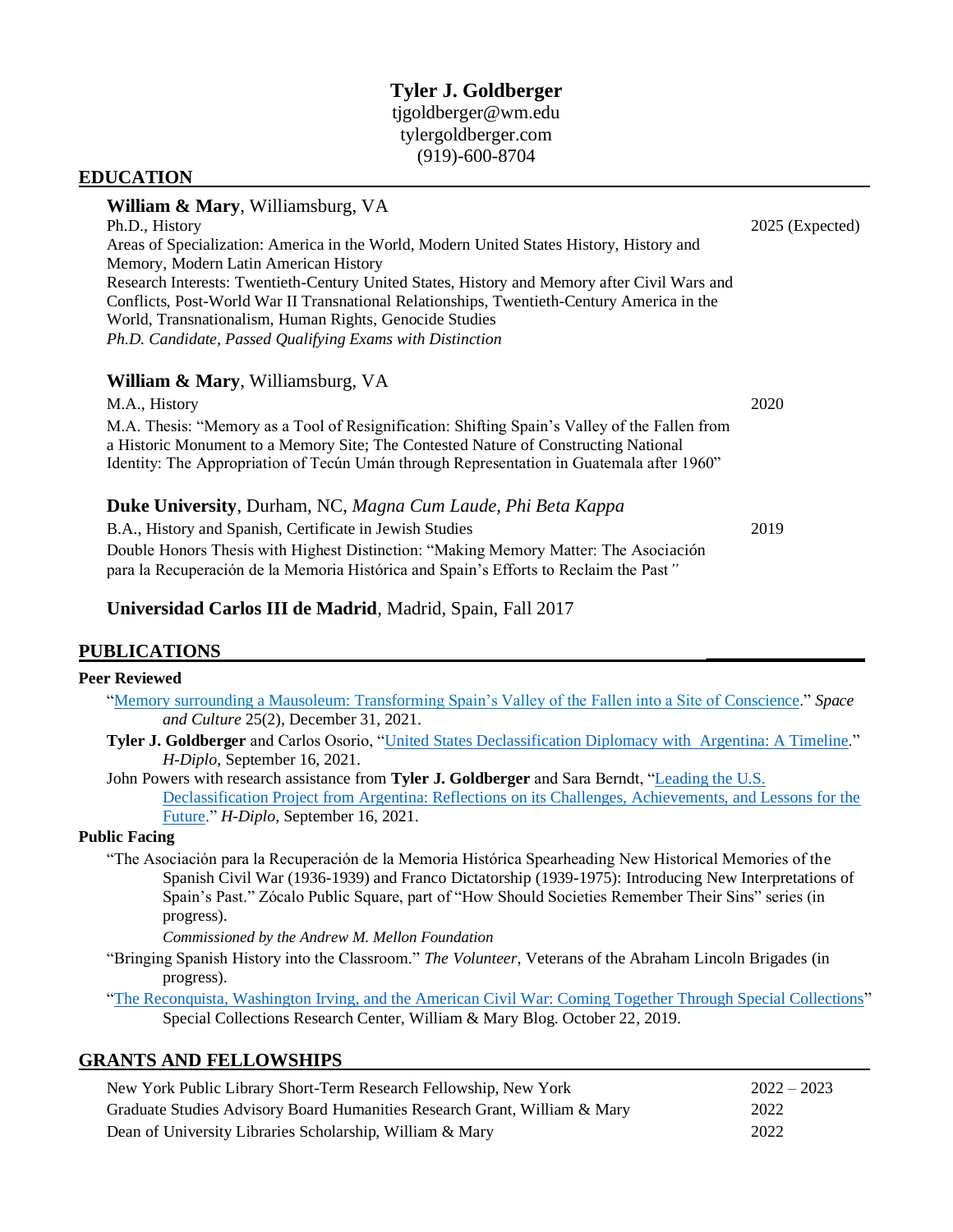| Swem Library Student Scholarship, William & Mary                          | 2022          |
|---------------------------------------------------------------------------|---------------|
| Meyers-Stern Scholarship in Judaic Studies, William & Mary                | 2022          |
| Morton Conference and Travel Research Funding, William & Mary             | $2020 - 2022$ |
| Walter J. Zable Graduate Recruitment Fellowship, William & Mary           | $2019 - 2021$ |
| Arts & Sciences Graduate Student Research Grant, William & Mary           | 2020          |
| Vertical Research Pilot Program Grant, Argentina Declassification Project | 2020          |
| Shore Undergraduate Research Scholar Grant, Duke University               | $2017 - 2019$ |
| Duke Human Rights Summer Research Grant, Duke University                  | 2018          |

# **HONORS AND AWARDS**

| Judith Ewell Award in Comparative and Transnational History, William & Mary         | $2021 - 2022$   |
|-------------------------------------------------------------------------------------|-----------------|
| <b>HASTAC Scholars Fellow</b>                                                       | $2020 - 2022$   |
| Carl J. Strikwerda Award for Excellence, William & Mary Graduate Research Symposium | 2020            |
| Phi Beta Kappa                                                                      | 2020 (Inducted) |
| Richard L. Predmore Award for Excellence in Spanish, Duke University                | 2019            |
| Phi Alpha Theta, Alpha Kappa Pi Chapter, History Honor Society                      | 2017 (Inducted) |

## **PRESENTATIONS AND CONFERENCE TALKS**

| "Holocaust Memory and Memorialization in the United States." Echoes & Reflections                            |      |
|--------------------------------------------------------------------------------------------------------------|------|
| Webinar for Secondary School Educators. Organization based in Yad Vashem,<br>Jerusalem, Israel. November 14. | 2022 |
| "Reexamining and Redressing Descriptions in Archival Records: Hon's Diary as a Case                          |      |
| Study." Virginia Library Association - College and Research Libraries Chapter                                |      |
| Annual Conference. Norfolk, Virginia. October 19-21.                                                         | 2022 |
| Accepted as a Peer Reviewed session                                                                          |      |
| "Alma Mater's love they're telling': Negotiating William & Mary's Competing Historical                       |      |
| Memories of Violence." Holocaust, Genocide, and Mass Violence in the Public                                  |      |
| Imagination. Denver, Colorado, September 21-23.                                                              | 2022 |
|                                                                                                              |      |
| "Holocaust Sites of Memory on the United States Memory Landscape: The Holocaust                              |      |
| Remembered and Forgotten in the Post-1945 Period." Advanced Echoes &                                         |      |
| Reflections Learning Seminar at Yad Vashem. Jerusalem, Israel, July 10-20.                                   | 2022 |
| "Generalísimo Franco is Still Alive!": Hauntings and Historical Memory in Spain's                            |      |
| Post-Franco Regime (1975 – Present)." A Collective Address to Death.                                         |      |
| Columbus, Ohio, May 13-14.                                                                                   | 2022 |
| "Supra-Institutional Collaborations in Times of COVID: An Extensible Model for                               |      |
| Digital Project Development," Roundtable. Association for Computers and the                                  |      |
| Humanities. July 21-23.                                                                                      | 2021 |
| "A Contested Washington and Lee University: Debates about Civil War Memory and                               |      |
| Race Relations among and between Students and Alumni." Memory Studies                                        |      |
| Association Forward Postgraduate Workshop: Intersections@Convergences.                                       |      |
| July 1-2.                                                                                                    | 2021 |
| "Washington and Lee University's Persistent Nostalgia: Robert E. Lee, Memory,                                |      |
| and Counter-Counter Memory in the Twentieth and Twenty-First Centuries."                                     |      |
| Memory, Melancholy, and Nostalgia Conference. December 10-11.                                                | 2020 |
| "Reinscribing Memory in a Mausoleum: The Valley of the Fallen and the Polarized                              |      |
| Political Landscape in Spain, William & Mary Graduate Student Research Symposium,                            |      |
| Williamsburg, Virginia, March 21 (canceled due to COVID-19 pandemic).                                        | 2020 |
| "William & Mary and Declassification Diplomacy." Inteligencia ilegal y espionaje                             |      |
| político en la agenda de derechos humanos. La Plata, Argentina, March 20-21                                  |      |
| (canceled due to COVID-19 pandemic).                                                                         | 2020 |
| "Intended Forgetting and Exclusionary Memory: Francisco Franco's Construction of                             |      |
| the Valley of the Fallen." Research Symposium, Department of Romance Studies.                                |      |
| Duke University, Durham, North Carolina, March 22.                                                           | 2019 |
| "Historical Memory and Intended Forgetting: Spain's The Valley of the Fallen."                               |      |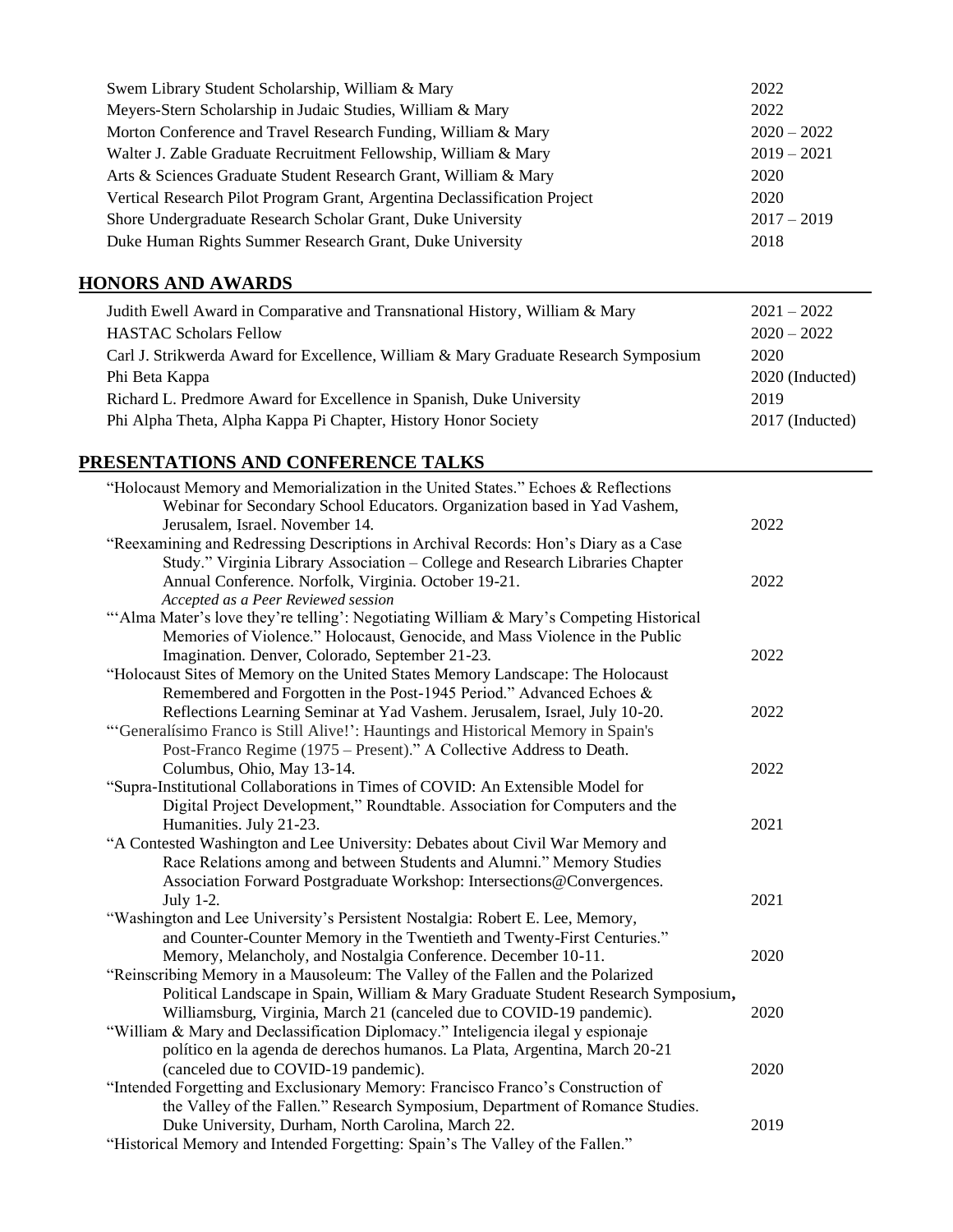| Public Secretary and Organized Forgetting. Duke University, Durham,<br>North Carolina, February 12.                                                                                   | 2019          |                  |
|---------------------------------------------------------------------------------------------------------------------------------------------------------------------------------------|---------------|------------------|
| "The Reemergence of Judaism in the Post-Francisco Franco Era (1975-2018)."<br>Research Symposium, Department of Romance Studies. Duke University,<br>Durham, North Carolina, March 8. | 2018          |                  |
| <b>RELEVANT WORK EXPERIENCE</b>                                                                                                                                                       |               |                  |
| Special Collections Research Center, William & Mary, Williamsburg, VA                                                                                                                 |               | $2019$ – Present |
| <b>Instruction and Research Associate</b>                                                                                                                                             |               | $2022 -$ Present |
| <b>Instruction and Processing Specialist</b>                                                                                                                                          | 2022          |                  |
| Graduate Apprentice                                                                                                                                                                   | $2019 - 2020$ |                  |
| Virginia History Day State Judge                                                                                                                                                      | 2022          |                  |
| Transcription and Translation Services, Memory and History: Transforming the Narrative                                                                                                |               |                  |
| of the Spanish Civil War                                                                                                                                                              |               | $2020$ – Present |
| Researcher and Team Lead, Argentina Declassification Project, Williamsburg, VA                                                                                                        | 2020          |                  |
| Research Analyst, Asociación para la Recuperación de la Memoria Histórica, Ponferrada, Spain                                                                                          | 2018          |                  |
| Research Assistant, Echoes and Reflections at Yad Vashem, Jerusalem, Israel                                                                                                           | 2017          |                  |
| PUBLIC HISTORY AND DIGITAL HUMANITIES PUBLICATIONS                                                                                                                                    |               |                  |
| Co-curator and Installer, "Strollin': A History of Black Greek Letter Organizations at                                                                                                |               |                  |
| William & Mary" exhibit.                                                                                                                                                              |               | $2022 -$ Present |
| Curator, "The Use and Abuse of Black Enfranchisement: Local and National Voting                                                                                                       |               |                  |
| since the Civil War" exhibit.                                                                                                                                                         |               | $2020$ – Present |
| Photo Archivist, "Liberators and Survivors: The First Moments," Yad Vashem                                                                                                            |               |                  |
| <b>Educational Video.</b>                                                                                                                                                             | 2017          |                  |
| <b>TEACHING EXPERIENCE</b>                                                                                                                                                            |               |                  |
|                                                                                                                                                                                       |               |                  |
| <b>Courses Taught</b>                                                                                                                                                                 |               |                  |
| Post-1945 United States Memory and Human Rights, Instructor of Record                                                                                                                 | 2022          |                  |
| The Historian's Craft: World War II, Co-Instructor                                                                                                                                    | 2022          |                  |
|                                                                                                                                                                                       |               |                  |
| Global History Since 1500, Teaching Assistant                                                                                                                                         | $2020 - 2021$ |                  |
| <b>Guest Lectures</b>                                                                                                                                                                 |               |                  |
| "Argentina Declassification Diplomacy: A Case Study in History and Memory,"                                                                                                           |               |                  |
| for Latin American History since 1824, William & Mary                                                                                                                                 | 2022          |                  |
| "La reemergencia del judaísmo después de Franco," for Voces de la España                                                                                                              |               |                  |
| Medieval, Duke University                                                                                                                                                             | 2018          |                  |
| <b>Additional Teaching Experience</b>                                                                                                                                                 |               |                  |
| Special Collections, Instructor                                                                                                                                                       |               | $2022 -$ Present |
| Disciplines include History, Hispanic Studies, Physics, Art History, Anthropology, Memory Studies                                                                                     |               |                  |
|                                                                                                                                                                                       |               |                  |
| The Road to the United States Civil War, National Institute of American History<br>& Democracy (NIAHD), Instructor                                                                    | 2022          |                  |
|                                                                                                                                                                                       |               |                  |
| <b>CERTIFICATIONS AND TRAININGS</b>                                                                                                                                                   |               |                  |
| Rare Book School, The History of the Book in America: A Survey from Colonial to<br>Modern, Charlottesville, Virginia                                                                  | 2022          |                  |

*Generously funding by the Charles E. Scheidt Family Foundation*

America and World Fascism: From the Spanish Civil War to Nuremberg and Beyond,

Advanced Echoes & Reflections Learning Seminar at Yad Vashem. Jerusalem, Israel

Graduate Seminar 2022<br>ed Echoes & Reflections Learning Seminar at Yad Vashem. Jerusalem, Israel 2017